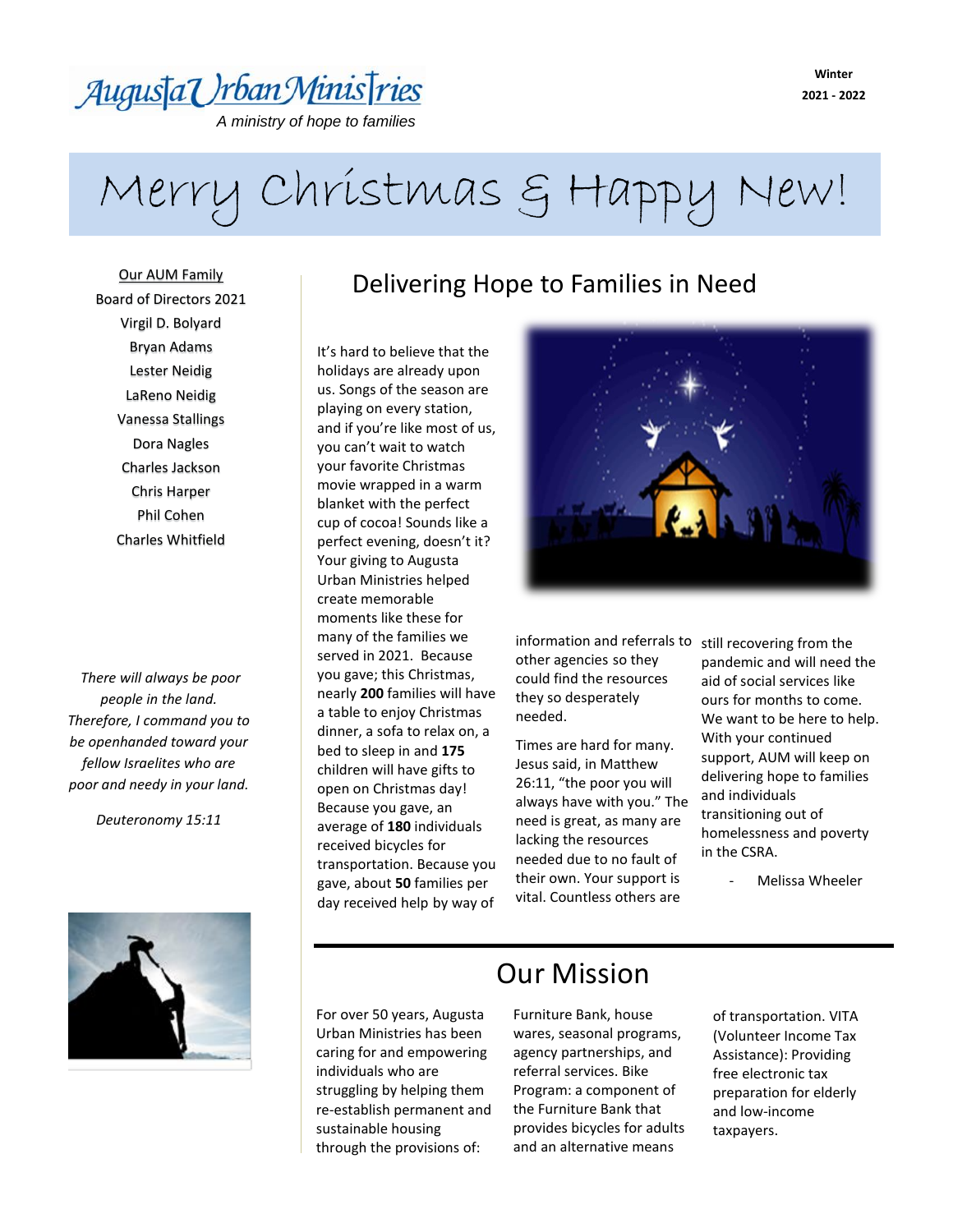#### Augusta Urban Ministries



Bike Rodeo 2021

*"The purpose of this work is to bring people into the knowledge of the love of God, and the saving power of Jesus Christ."* 

- *Clara Harbison*

### Springing Ahead

We are all anxiously waiting for the pandemic to end. COVID-19 put a damper on several of our outdoor activities. We are happy to announce our outside activities for 2022!

\*CDC guidelines for outdoor events will be enforced.

The Walk - Ride – Run for Others is Saturday, April 15th from 8 am to 12 pm at Augusta Canal.





The Bike Rodeo will be on Saturday, May 7th location to be announced.

Please visit our website for more information about how you can volunteer to help.

(Locations may change and updated information will be provided).

### A Brief History of Augusta Urban Ministries

**1977**- Strategic priorities for Augusta Urban Ministries were identified as follows: To collaborate with other social and community agencies in Augusta; to assist local churches in serving children included: Feed-A-Kid, teen jobs, and organizing a youth cleanup in Olde Towne; to communicate, relate, inspire, and motivate local churches and to initiate new ministries.

**1978** – work at the St. Luke center continued while summer programs for children included Feed-A-Kid, Teen Jobs, Youth Cleanup in Olde Towne, and 100 Youth at White Oak Camp

**1979** - The annual budget was \$70,000, and AUM was granted funds to support programs such as- Meals on Wheels and the Downtown Church Cooperative Ministry. Youth programs

included scouts, karate group, girls club, and work for youth from the juvenile court.

**1987**- COAT (Children Ought to Arrive Toasty) began as a ministry of Mann Memorial UMC during the pastorate of Gary DeMore, and after years of growth, was turned over to AUM.

**1995** -Spring House was AUM's first transitional house for homeless families. Plans were in place to also open a transitional house in Lincoln County.

**1991** - AUM operated out of a facility on Watkins Street. Our sliding pay scale preschool program for inner city families had a \$20,000 budget and enrolled 24 children in half day school.

The Shelton transitional house on Battle Row was obtained and renovated.

**1994** - AUM officially took ownership of the Hale Street property.

**1995** -The first grant wasreceived for the Surplus-Ministry (Furniture Bank) to collect and distribute furniture to homeless service agencies and their clients. Our first AmeriCorps service member was placed at AUM to work on the Surplus Ministry. Art Factory Summer campers painted the mural on the-front of the AUM property. The bike program

expanded to year-round, not just Christmas.

**1996** – VITA (Volunteer Income Tax Assistance program began preparing taxes for low-income and elderly taxpayers.

```
By: Rev. Terry Phillips
```
Go to: read more.

[augustaurbanministries.org](file:///C:/Users/augus/Documents/augustaurbanminstries.org) to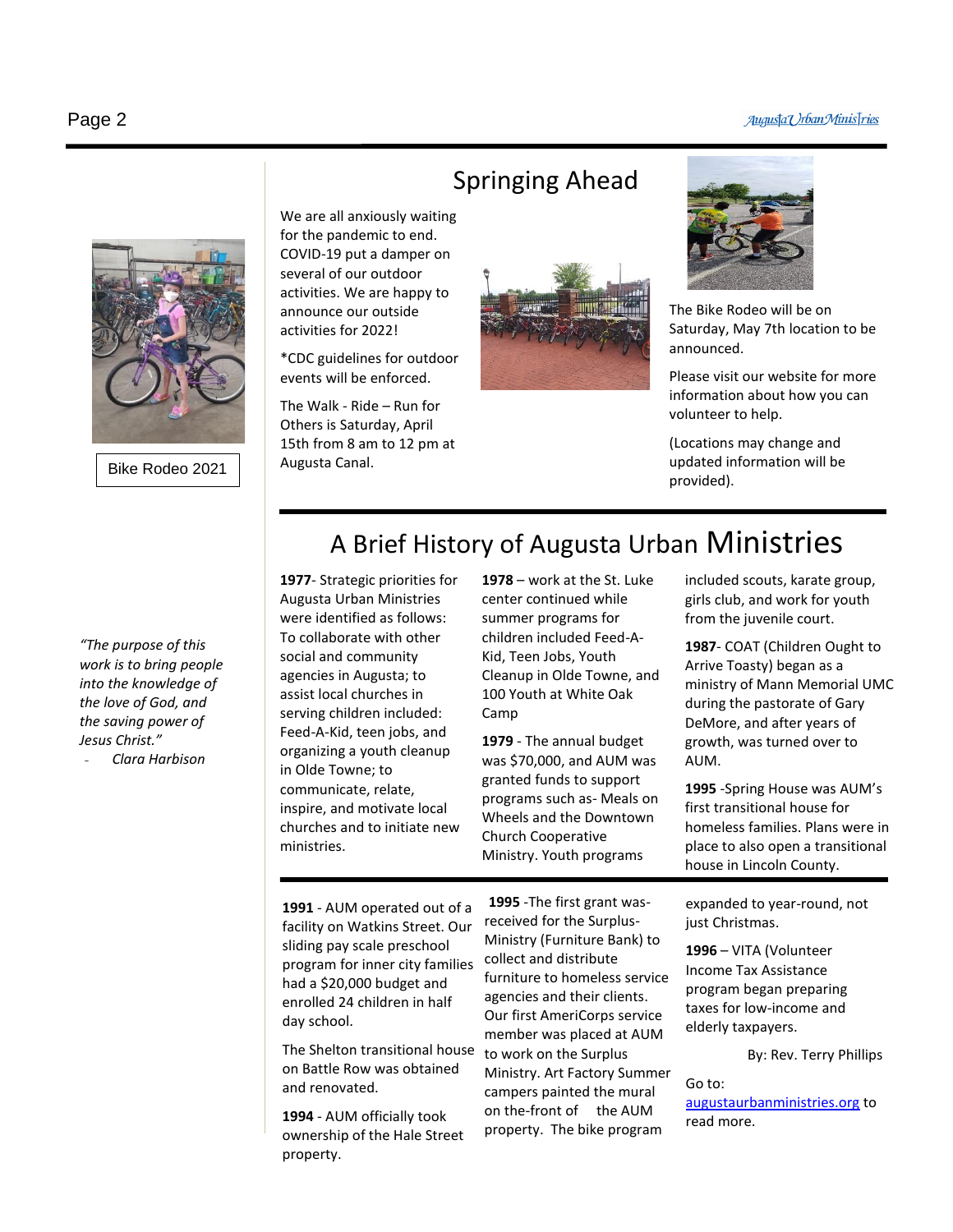### COMMUNITY PARTNERS

**Our agency partners help us serve our clients, 97% of who live in Richmond Co. Through their efforts, We efficiently serve the CSRA.**

Aldersgate United Methodist Church American Red Cross American Works, Inc Area Agency on Aging (AAA) Asbury United Methodist Church Augusta / Columbia County Health Dept. Augusta Care Pregnancy Center Augusta Chapter of the American Red Cross Augusta Housing Authority Augusta Richmond County Accountability Court Broad Street Ministries Central Savannah River Wounded Warrior Care Project Chain Reaction Charlie Norwood VA Medical Center Christ Community Health Services Christ the King Lutheran Church Circle of Excellence Columbia County Cares Coordinated Health Services, Inc CSRA Economic Opportunity Authority (EOA) CSRA Regional Commission Area Agency on Aging Department of Veterans Affairs East Augusta Community Development – AIDS Easter Seals of East Georgia Family Promise Farmers Furniture Store Furniture Surplus GAP Ministries Georgia DFAC'S Hope House Hudson Memorial CME Church Kids Restart, Inc. La-Z-Boy Furniture Company Mann United Methodist Church (UMC) Manna of Thomson Marion Barnes Resource Center Marvin United Methodist Church Mercy Ministries Mosaic United Methodist Church National Church Residence Project Life Restart Augusta Richmond/Columbia County BOE Rooms To Go Safe Homes Salvation Army Augusta Area Serenity Behavior Health Services Trinity on the Hill United Methodist Church

,,,,,,,,,,,,,,,,,,,,,,,,,,,,,

**home**

**DID YOU KNOW? Furniture Banks keeps thousands of pounds of furniture from going to the landfill each year.**

**AVERGE VALUE OF ITEMS DONATED PER HOUSEHOLD IS \$800**







### **PRIMARY REASONS FOR HOMELESSNESS**

*"The service and everything was good and what you'll do is a blessing to people like me."* - *O. King*